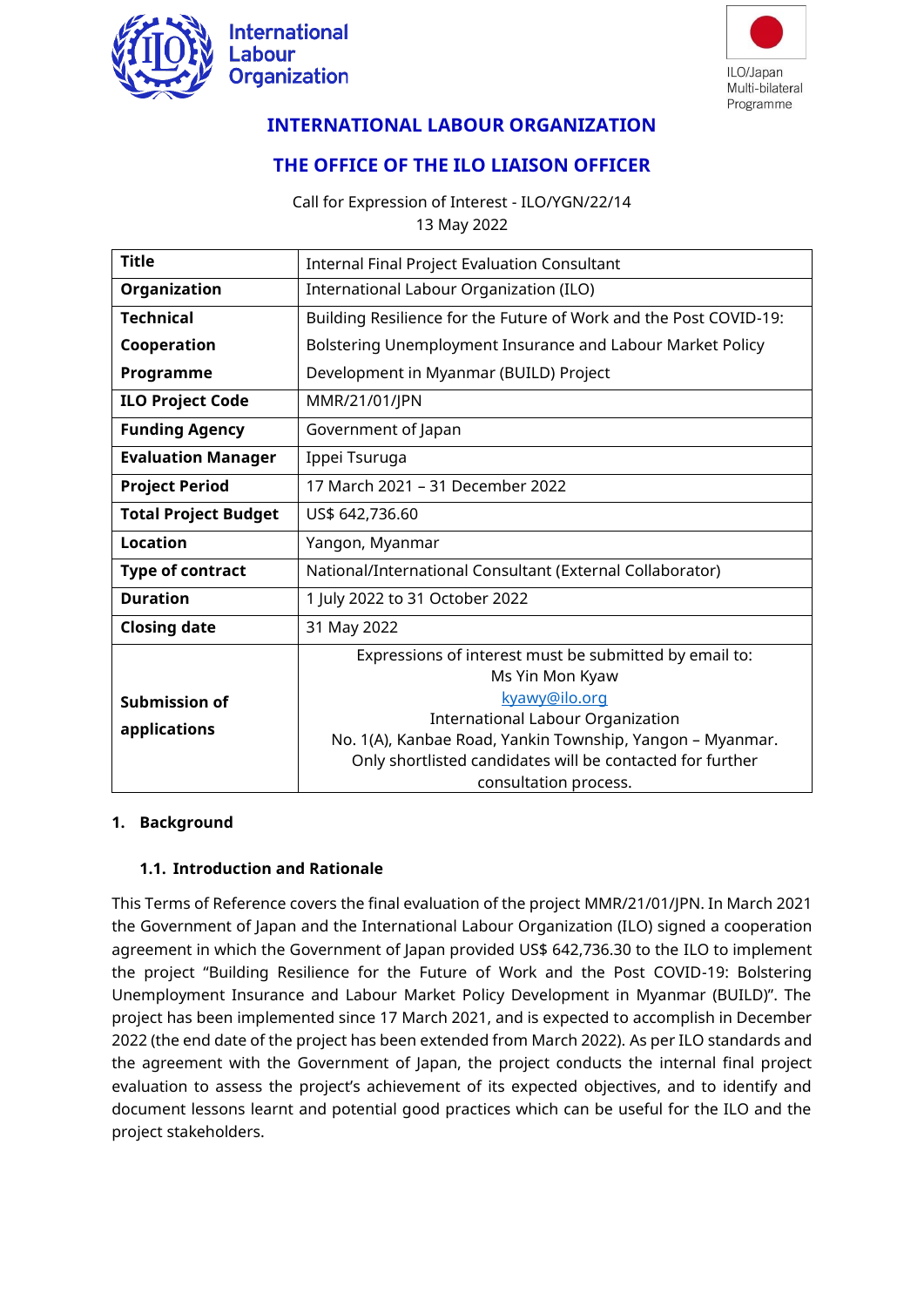



## **1.2. Building Resilience for the Future of Work and the Post COVID-19: Bolstering Unemployment Insurance and Labour Market Policy Development in Myanmar (BUILD) project description**

Unemployment protection provides income support over a determined period, as well as facilitates access to skills development and job placement services for unemployed workers or people who are looking for a new job. As Myanmar goes through processes of structural transformation, there may be broad population shifts, including rural-to-urban migration, and employment shifts from low-productivity and labour-intensive sectors (such as subsistence and non-mechanised agriculture) to high-productivity and skills-intensive sectors (industry and services), as well as from carbon-intensive processes or sectors to low carbon or green processes and sectors.

How well Myanmar will withstand any turmoil in future labour markets – due to technological changes, future pandemics, climate change or other causes – will largely depend on the strength of the country's labour market institutions and the degree of investment in active labour market policies (ALMPs), including activities linked to retraining.

Meeting contemporary challenges such as the COVID 19 pandemic, Myanmar will require new, comprehensive and integrated policy interventions in the labour market. Employment services and skills development, as major conduits for implementing government employment and labour market policies, must gear up their effectiveness to achieve a better matching of the labour demand and supply.

The strengthening of the existing unemployment protection scheme by the ILO-Japan BUILD Project follows a phased approach, with the first phase focusing on the creation of a common knowledge ground among the various stakeholders that will participate in the discussion. A review of the legal framework, labour market and the existing institutions and arrangements should take place to inform this discussion. Before the legal reviews are carried out, a mapping to identify studies and reviews previously developed to assess existing knowledge gaps.

The second phase focuses on the development of feasibility studies to define the parameters for unemployment protection, such as benefit rate and benefit duration. The studies should include actuarial and legal assessments, and detailed recommendations for the institutional set-up and linkages with active labour market policies, in particular with regard to the requirement for the unemployed to register with the local labour exchange offices and Social Security Board (SSB) offices.

Finally, to complement the income security function of the unemployment protection system, the project supports the strengthening of the ALMP. The project follows the strategy to generate synergies among policy interventions by forging effective linkages among unemployment insurance, skills development, as well as public employment services.

#### **2. Purpose, Scope and Clients of the Evaluation**

## **2.1. Purpose**

The main purposes of this final evaluation are to fulfil the accountability to the donor, to serve an internal organisational learning purpose and to the improvement of similar projects in the future. The evaluation will assess the extent to which the project has achieved its expected objectives as per the project logical framework, and the effectiveness and efficiency of the implementation.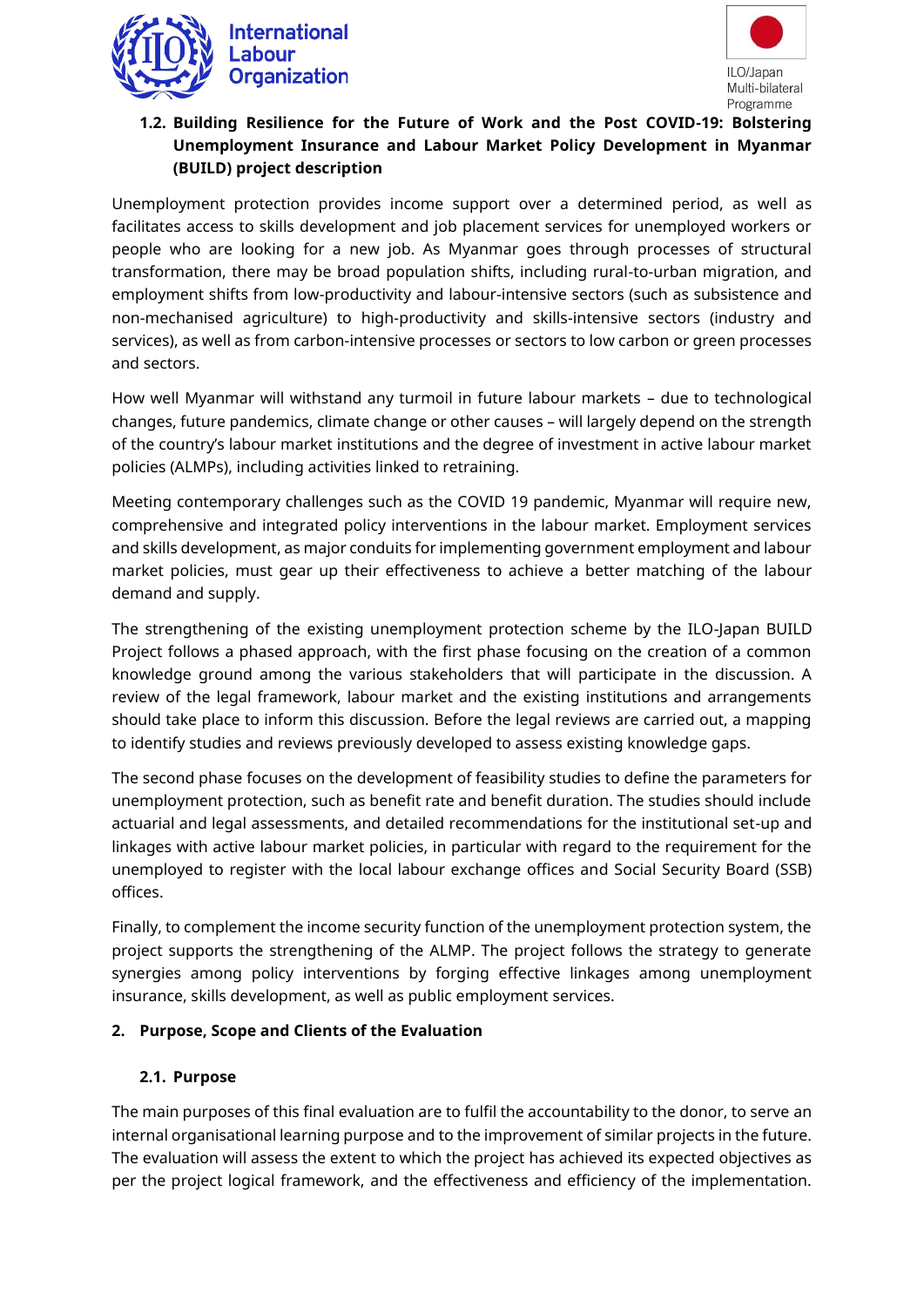

# **International** Labour **Organization**



The evaluation also aims to identify lessons learnt and possible good practices. The evaluation will provide concrete recommendations which should be followed up by the ILO and key implementing partners.

Specific objectives of the evaluation are to:

- a) Give an assessment of the progress of the project in achieving its stated objectives; assess the strategies and implementation modalities chosen; partnership arrangements, constraints and opportunities;
- b) Examine the project management, coordination mechanisms among the implementation partners and effectiveness and efficiency of programme implementation in general; and
- c) Provide recommendations for similar future projects for ILO and the Government of Japan.

## **2.2. Scope**

The final internal evaluation examines the period of project implementation from project inception in March 2021 until the time of evaluation. It covers the activities under Outcome (1) National capacity and knowledge improved towards strengthening the existing employment insurance system in Myanmar. Except Output 1.2 and 1.5, the other three Outputs of the project are addressed in this evaluation, i.e.; Output 1.1: Comprehensive knowledge base built for the design of improved income protection against unemployment, in line with international labour standards; Output 1.3: Feasibility of policy options assessed for strengthening the legally, institutionally and financially sustainable unemployment insurance system, and Output 1.4: Communication capacity strengthened to raise awareness on unemployment insurance.

Gender equality and non-discrimination, promotion of international labour standards, tripartite processes and constituent capacity development should also be considered in this evaluation throughout its methodology and deliverables, including the final report.

The evaluation should also give attention to how the intervention is relevant to the ILO's programme and policy frameworks at the national and global levels, United Nations Development Assistance Framework (UNDAF), United Nations Socio-economic Resilience Response Plan (UNSERRP), and Decent Work Country Programmes.

#### **2.3. Clients**

The primary clients of this final evaluation include ILO project management based in Jakarta, Yangon and key implementing partners of the project, in particular the tripartite constituents in Myanmar, and management of the ILO/Japan Multi-bilateral Programme. The secondary clients are the ILO Regional Office for Asia and the Pacific (ROAP), relevant technical units at the ILO HQ, and the Government of Japan.

#### **3. Activities**

The evaluator(s) will contribute to and complete the following activities:

a) The evaluation will comply with evaluation norms, and standards and follow ethical safeguards, as specified in the ILO's evaluation procedures. The ILO adheres to the United Nations system of evaluation norms and standards as well as to the OECD/DAC Evaluation Quality Standards.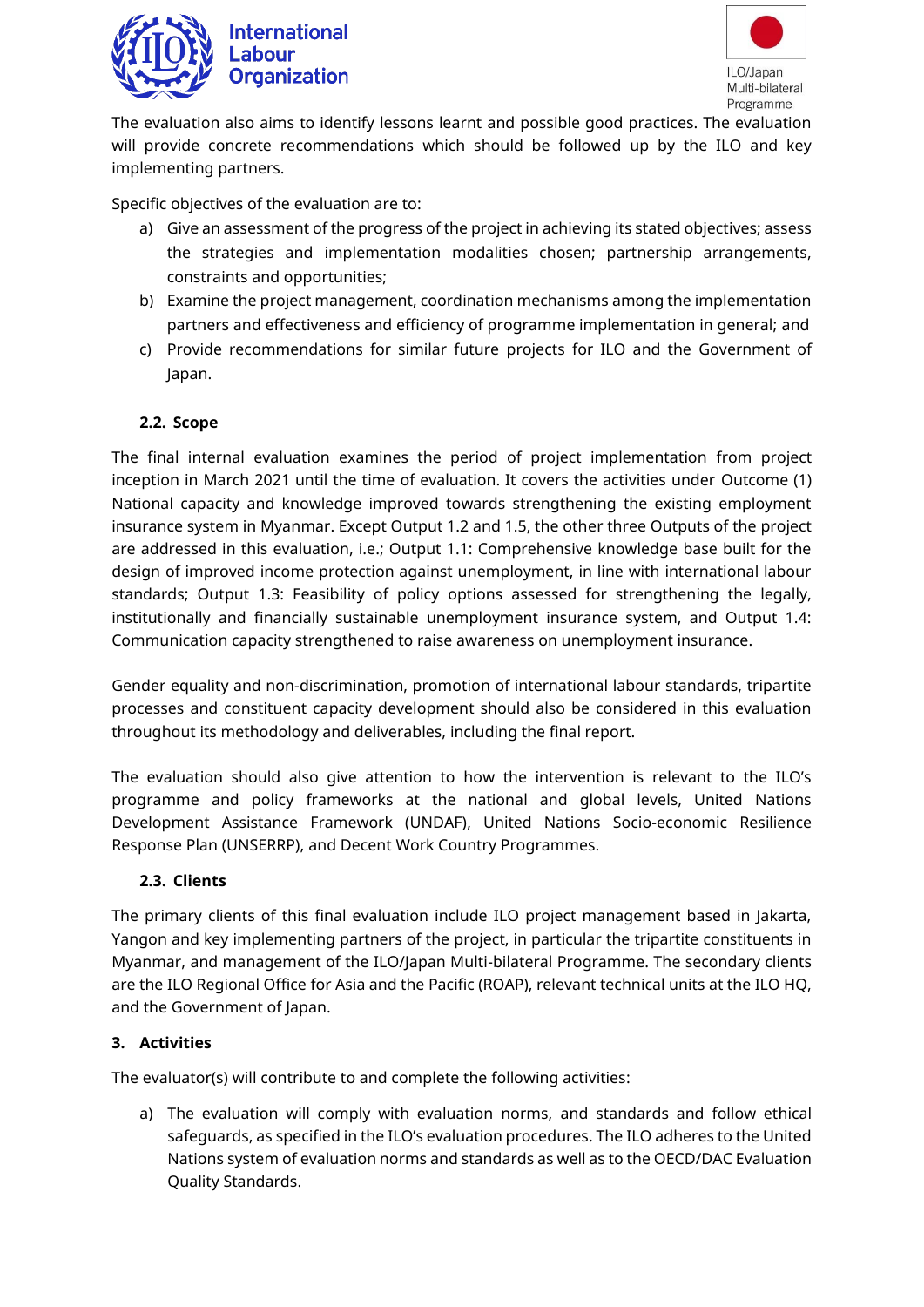

# **International** Labour **Organization**



- b) Both qualitative and quantitative evaluation approaches should be considered for this evaluation. Data shall be disaggregated by sex where possible and appropriate.
- c) An inception report will be developed by the evaluator(s), which will elaborate on the evaluation methodology. The methodology should include key and sub-question(s), methods, sampling, data collection instruments and data analysis plans.
- d) The methodology for data collection should be implemented in three phases (1) an inception phase based on a review of existing documents to produce an inception report; (2) a virtual meeting phase to collect and analyse primary data; and (3) a data analysis and reporting phase to produce the final evaluation report.
- e) The gender dimension should be considered as a crosscutting concern throughout the methodology, deliverables and final report of the evaluation. In terms of this evaluation, this implies involving both males and females in data collection, analyses and if possible within the evaluation team.
- f) Key informant interviews by the evaluator(s) have to be carried out remotely using the Zoom or Microsoft Team application. The evaluator(s) will conduct interviews with the ILO Yangon office management team, the project team, technical specialists, donor, and the focal point of the regional social protection programme. **There will be no interviews with the Myanmar tripartite constituents. Travelling to Myanmar or hiring a translator is not needed for international evaluator(s).**
- g) Desk review on all the provided documents such as Project Document (PRODOC), progress reports, deliverables, and publications will be required.
- h) Validation meeting at the end of the data and information collection, it is required to present the key findings, validate the findings, and address the gaps. The project team will arrange the virtual meeting with the consultation of the evaluator(s). Details of this workshop should reflect more clearly in the inception report.

The assignment will be conducted under the guidance of the ILO Evaluation Manager. Additional support will be provided from the ILO-Japan BUILD team in Myanmar for arrangements such as meetings and interviews as needed. The evaluator(s) will also be provided with the required documents to be reviewed.

## **4. Deliverables**

In consideration of the abovementioned activities, the evaluator(s) will be expected to deliver the following products:

## **Deliverable 1**: **An Inception Report** and validation meeting

- The evaluator(s) will be provided with the template of the inception report.
- The evaluator(s) will be required to review and analyze the data collected through questionnaires, as well as to review the necessary project documentation.
- The evaluator(s) will also be required to provide analysis, key obstacles, project successes, and recommendations, particularly in the current country context for organizational learning and project improvement for the remaining project duration.
- The evaluator(s), in discussion with the project team, conduct a validation meeting to validate the findings and to understand the data and information gaps. This enhances the utility of the report.
- The project team and relevant colleagues will review the inception report.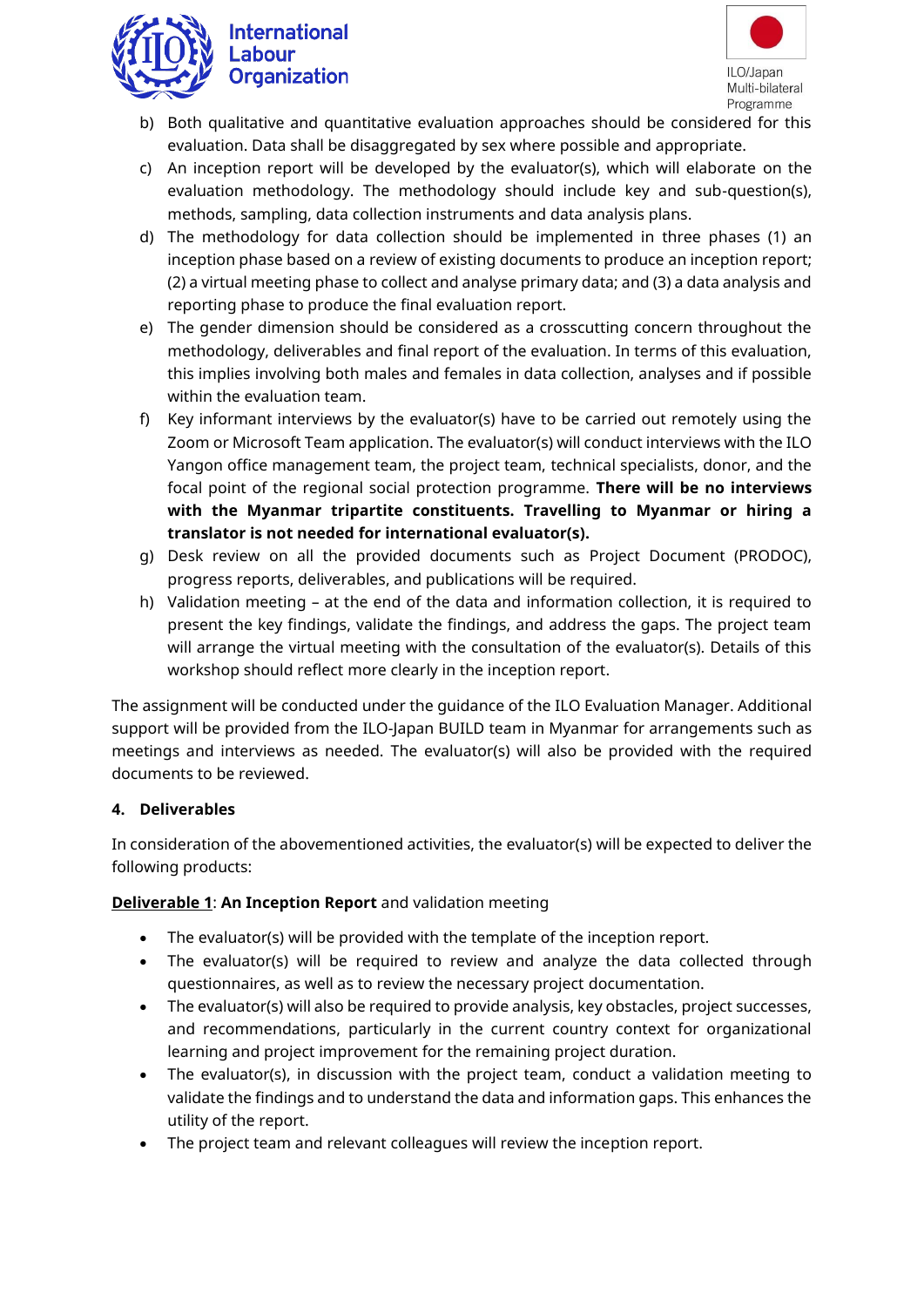



### **Deliverable 2: A First Draft Evaluation Report**

- The evaluation report should include action-oriented, practical and specific recommendations assigned to audiences/implementers/users.
- The draft evaluation report should be prepared as per the ILO Checklist 5: Preparing the Evaluation Report, which will be provided to the evaluator(s).
- The evaluator(s) will have to incorporate the inputs from the project team, relevant colleagues and stakeholders into a final report for project evaluation.
- The project team and relevant colleagues will review the draft report.

### **Deliverable 3: A Final Evaluation Report** together with the evaluation summary

- The evaluator(s) will incorporate comments received from ILO and other key stakeholders for the draft evaluation report into the final version, including an explanation of why comments were not included.
- The evaluation report should be prepared as per the ILO Checklist 5: Preparing the Evaluation Report, which will be provided to the evaluator(s).
- The quality of the report and evaluation summary will be assessed against the ILO Checklists 5, 6, 7, and 8 which will be provided to the evaluators.
- The report should be prepared in the structure agreed with the ILO and should not exceed 50 pages (350-400 words per page) exclusive of annexes.
- The project team and relevant colleagues will review the final report.

The reports and all other outputs of the evaluation must be produced in English. All draft and final reports including other supporting documents, analytical reports, and raw data should be provided in an electronic version compatible with Microsoft Word for Windows. Ownership of the data from the evaluation is with the ILO. The copyrights of the evaluation report rest exclusively with the ILO.

#### **5. Timeframe and Payment Schedule**

The work will start on **1 July 2022**, and the completion of all deliverables and reports finalized and cleared no later than **31 October 2022**. The contract will be an all-inclusive fee; the service provider is expected to fund logistical, administrative and all other expenses associated with the delivery of the products included in this TOR. Please be noted that the international evaluator(s) is **not required** to travel to Myanmar or hire a translator.

Below are estimated delivery dates foreseen for evaluator(s). The estimated dates can be readjusted where justified and in consultation with the evaluation manager.

The payment schedule, subject to clearance and acceptance of delivered outputs, in the English language, is as follows:

| <b>Deliverables</b><br>(in the year 2022) | <b>Timeline</b><br>(estimate) | Payment (%) |
|-------------------------------------------|-------------------------------|-------------|
| Deliverable 1                             | By 31 July 2022               | 20%         |
| Deliverable 2                             | By 30 September 2022          | 50%         |
| Deliverable 3                             | By 31 October 2022            | 30%         |
| Total                                     | 100%                          |             |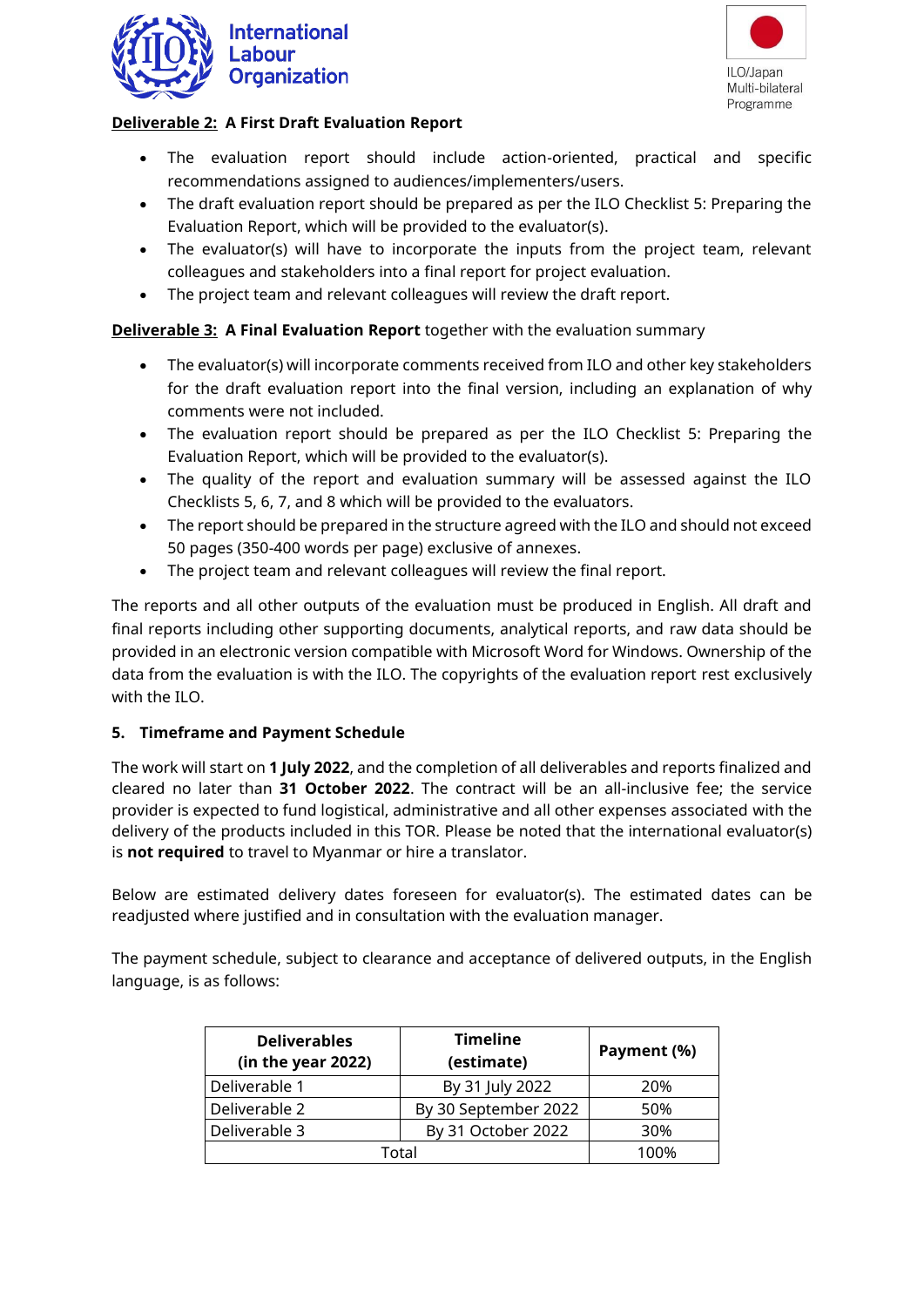



### **6. Qualifications**

The evaluator(s) should have

- No previous involvement in the delivery of the ILO-Japan BUILD project;
- Undergraduate Degree with a minimum of 10 years of strong and substantial experience in project /programme evaluation or research;
- An evaluation expert in the development field with proven demonstrated technical expertise in evaluation methodologies, and proven experience in undertaking evaluations of similar projects;
- Knowledge of ILO's roles and mandate and its tripartite structure, as well as UN evaluation norms and its programming, is desirable;
- Excellent analytical skills and communication skills;
- Demonstrated excellent report writing skills in English;
- Experience in social protection and/or working experience in Myanmar will be an advantage;
- Commit to be available to deliver this evaluation at the highest level of quality during the contract time;
- Strong knowledge of local politics, economics, and social context in Myanmar; and
- In-depth understanding of contemporary Myanmar is an asset.

## **Legal and Ethical Matters:**

The evaluation will comply with UN Norms and Standards. The evaluator will abide by the ILO Evaluation Office's (EVAL) Code of Conduct for carrying out the evaluations. The United Nations Evaluation Group (UNEG) Ethical Guidelines will be followed. The evaluation team should have not any links to project management or any other conflict of interest that would interfere with the independence of the evaluation.

## **7. Application Process**

Candidates are invited to submit their **completed application** which must include the following items. Incomplete applications will not be considered.

- 1) **A CV** stating a summary of qualifications and experience to deliver this assignment; and
- 2) **Total fee** stating daily consultancy fee x number of required days.

# **PLEASE NOTE CANDIDATES ARE NOT REQUIRED TO SUBMIT INFORMATION ON THEIR ETHNICITY, RELIGION OR PERSONAL MEDICAL HISTORY AS PART OF THE APPLICATION PROCESS.**

Applications should be written in English and be emailed to Ms Yin Mon Kyaw, Project Assistant, ILO-Japan BUILD project, [kyawy@ilo.org](mailto:kyawy@ilo.org) at the ILO, Liaison Office, Yangon no later than **31 May 2022.**